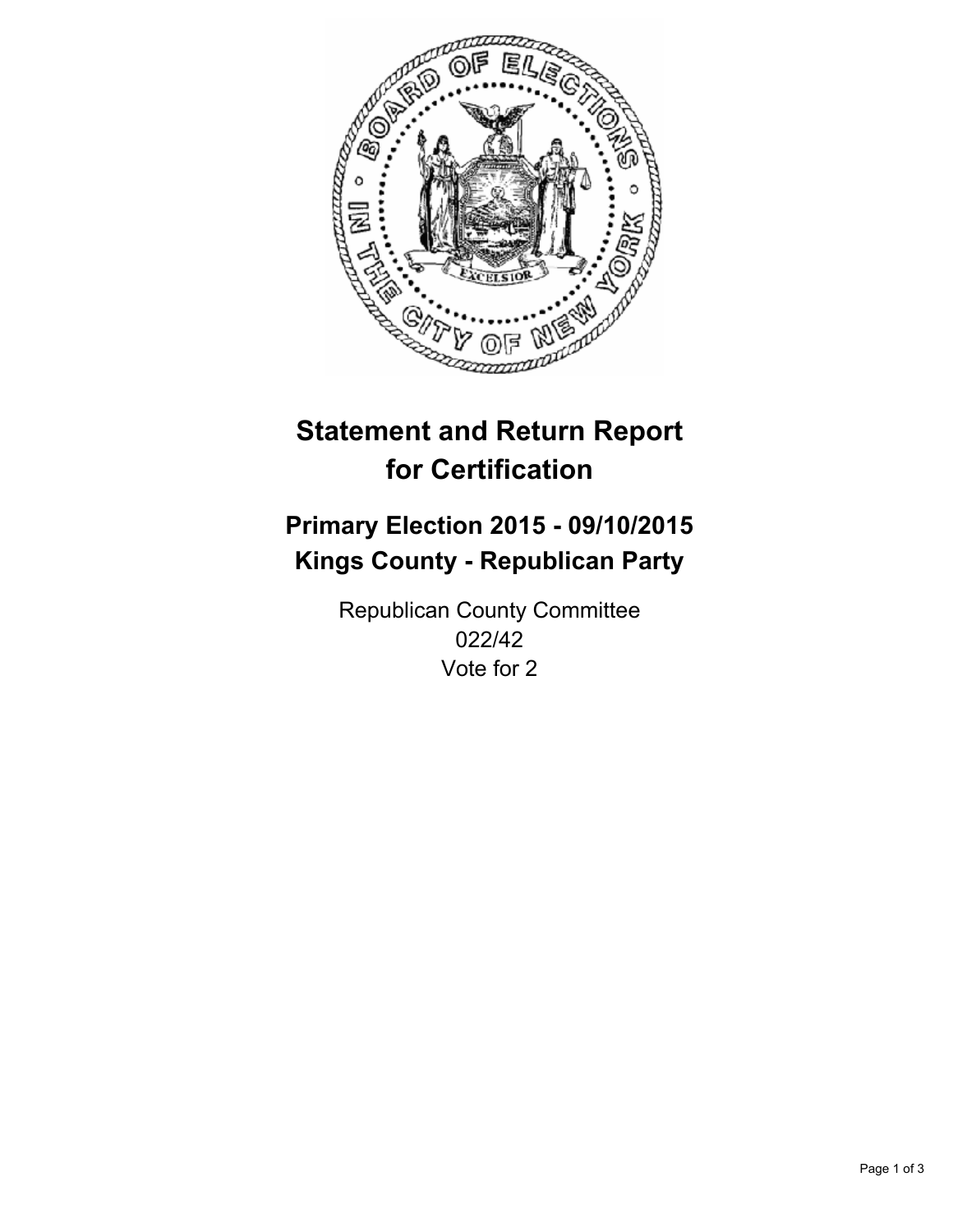

#### **Assembly District 42**

| <b>PUBLIC COUNTER</b>                                    | 0        |
|----------------------------------------------------------|----------|
| ABSENTEE/MILITARY                                        | 0        |
| <b>AFFIDAVIT</b>                                         | 0        |
| <b>Total Ballots</b>                                     | 0        |
| Less - Inapplicable Federal/Special Presidential Ballots | 0        |
| <b>Total Applicable Ballots</b>                          | 0        |
| <b>TASHIMA THORPE</b>                                    | 0        |
| <b>SERGE LEFEVRE</b>                                     | 0        |
| RONALD D. PEMBERTON                                      | $\Omega$ |
| RONALD BOURCICAULT                                       | 0        |
| <b>Total Votes</b>                                       | 0        |